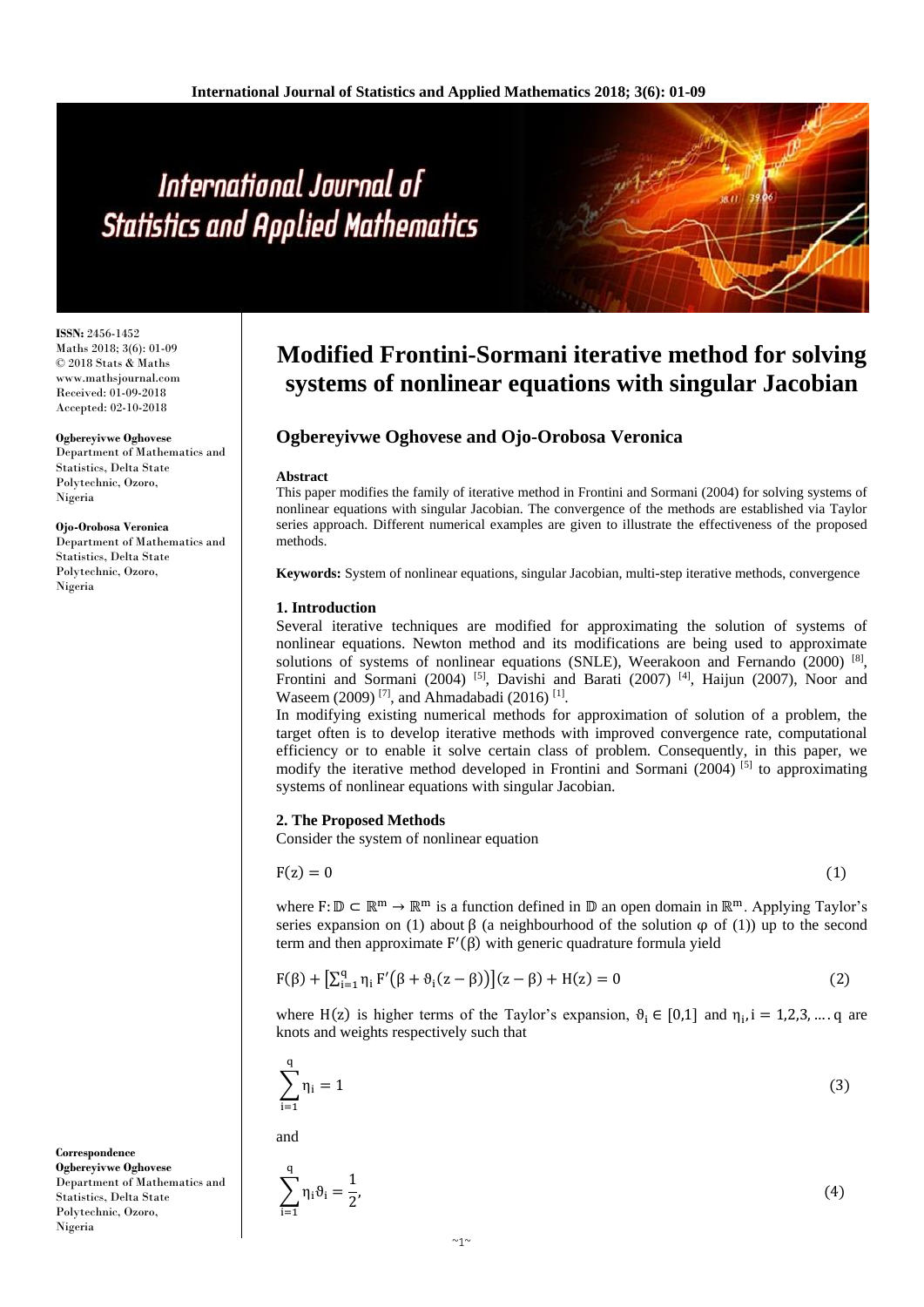Equation (2) is expressed into coupled system of equation as iteration scheme is obtained. Equations (3) and (4) are quadrature formula consistency conditions (Argyros, 2017)<sup>[2]</sup>.

$$
F(\beta) + \left[ \sum_{i=1}^{q} \eta_i F'(\beta + \vartheta_i(z - \beta)) \right] (z - \beta) + H(z) = 0
$$
 (5)

$$
H(z) = F(z) - F(\beta) - \left[\sum_{i=1}^{q} \eta_i F'(\beta + \vartheta_i(z - \beta))\right](z - \beta)
$$
\n(6)

From (5),

$$
z = \beta - \left[\sum_{i=1}^{q} \eta_i F'(\beta + \vartheta_i(z - \beta))\right]^{-1} F(\beta) - \left[\sum_{i=1}^{q} \eta_i F'(\beta + \vartheta_i(z - \beta))\right]^{-1} H(z)
$$
\n(7)

Equation (7) can be decomposed into the form  $z = C + \mathfrak{D}(z)$  (8) Where

$$
C = \beta - \left[ \sum_{i=1}^{q} \eta_i F'(\beta + \vartheta_i(z - \beta)) \right]^{-1} F(\beta)
$$
\n(9)

And

$$
\mathfrak{D}(z) = -\left[\sum_{i=1}^{q} \eta_i F'(\beta + \vartheta_i(z - \beta))\right]^{-1} H(z)
$$
\n(10)

Applying the decomposition technique due to Daftarda-Gejji (2006)  $^{[3]}$  on (10) the following iteration scheme is obtained.

$$
z_0 = C
$$
  
\n
$$
z_1 = \mathfrak{D}(z_0)
$$
  
\n
$$
\vdots
$$
  
\n
$$
z_{i+1} = \mathfrak{D}\left(\sum_{j=0}^{i} z_j\right) - \mathfrak{D}\left(\sum_{j=0}^{i-1} z_j\right), i = 1, 2, \dots
$$
\n(11)

From equation (11) and (9), for

 $z \approx z_0$  $= C$ 

$$
= \beta - \left[ \sum_{i=1}^{q} \eta_i F'(\beta + \vartheta_i(z - \beta)) \right]^{-1} F(\beta)
$$
\n(12)

Equation (12) enable the proposal of the following iterative method.

## **Algorithm 1**

Suppose  $z_0$  is an initial guess, the solution of  $F(z) = 0$  can be approximated using the iterative method:

$$
W_{k} = z_{k} - [F'(z_{k}) - F(z_{k})\Omega]^{-1}F(z_{k})
$$
  

$$
z_{k+1} = z_{k} - \left[\sum_{i=1}^{q} \eta_{i} F'(z_{k} + \vartheta_{i}(W_{k} - z_{k}))\right]^{-1} F(z_{k}), k = 1, 2, 3, ...
$$
 (13)

Algorithm 1 is a modified convergence order  $\rho = 3$  family of iterative methods developed in Frontini and Sormani (2003) <sup>[5]</sup>. Where  $\Omega = [\Omega_1, \Omega_2, \cdots, \Omega_m]$ ,  $\Omega_i \in \mathbb{R}$ . The perturbation term  $F(z_k)\Omega$  in the first step of (13), is a dense matrix introduced to circumvent the singularity of the Jacobian  $F'(z_k)$  of the target SNLE. From (11), for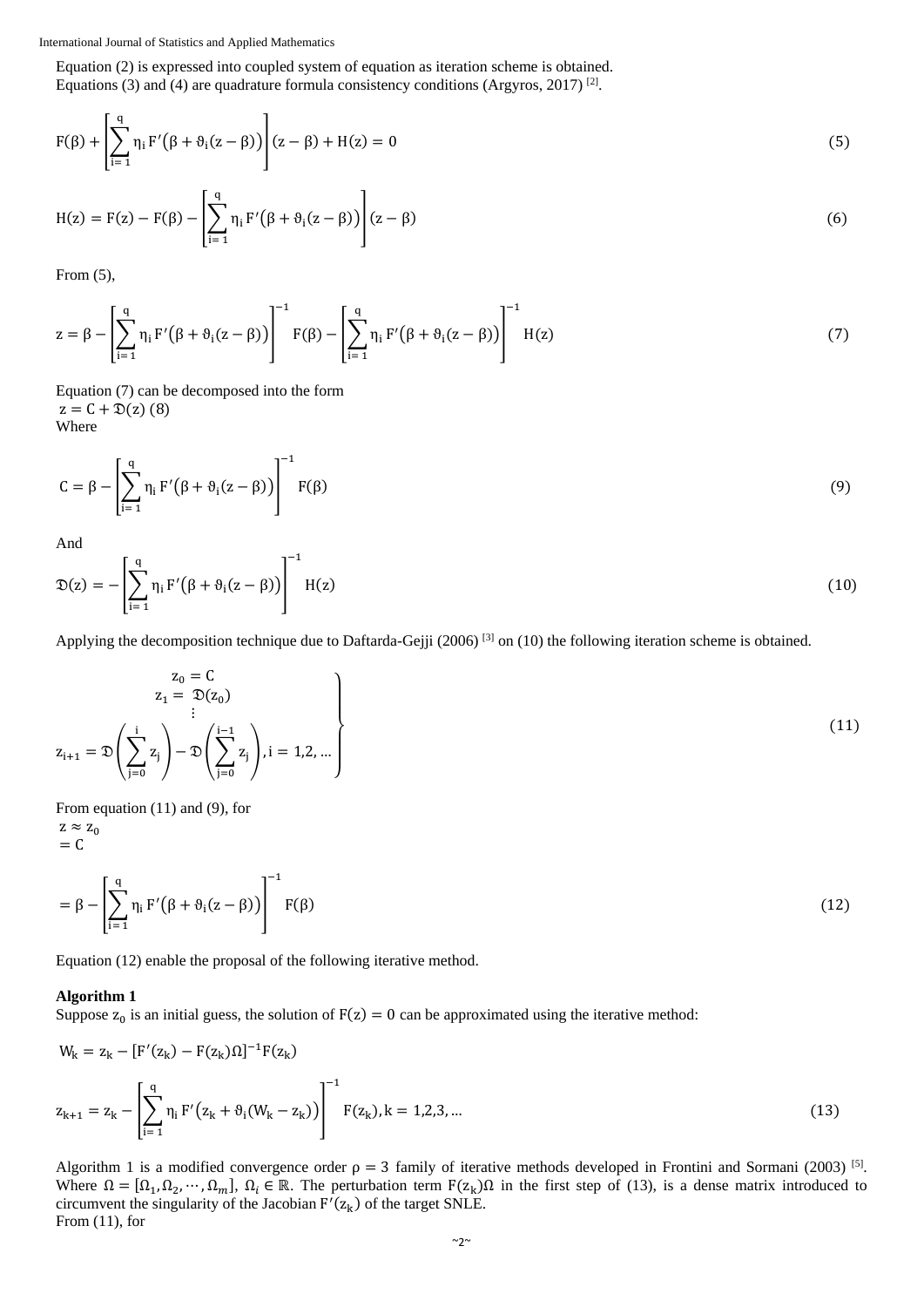$$
= C + \mathfrak{D}(z_0)
$$
  
=  $\beta - \left[ \sum_{i=1}^{q} \eta_i F'(\beta + \vartheta_i(z - \beta)) \right]^{-1} F(\beta) - \left[ \sum_{i=1}^{q} \eta_i F'(\beta + \vartheta_i(z_0 - \beta)) \right]^{-1} H(z_0)$   
Using (6), (14)

 $H(z_0) = F(z_0)$  (15) Substituting (15) in (14) the yield

$$
z = \beta - \left[ \sum_{i=1}^{q} \eta_i F'(\beta + \vartheta_i(z - \beta)) \right]^{-1} F(\beta) - \left[ \sum_{i=1}^{q} \eta_i F'(\beta + \vartheta_i(z_0 - \beta)) \right]^{-1} H(z_0)
$$
(16)

Equation (16) enable the proposal of the following three step iterative method for the approximation of the solution  $\varphi$  of (1).

#### **Algorithm 2**

 $z \approx z_0 + z_1$ 

Suppose  $z_0$  is an initial guess, the solution of  $F(z) = 0$  can be approximated using the iterative method:

$$
W_{k} = z_{k} - [F'(z_{k}) - F(z_{k})\Omega]^{-1}F(z_{k})
$$
  
\n
$$
\mathcal{V}_{k} = z_{k} - \left[\sum_{i=1}^{q} \eta_{i} F'(z_{k} + \vartheta_{i}(W_{k} - z_{k}))\right]^{-1} F(z_{k}),
$$
  
\n
$$
z_{k+1} = \mathcal{V}_{k} - \left[\sum_{i=1}^{q} \eta_{i} F'(z_{k} + \vartheta_{i}(\mathcal{V}_{k} - z_{k}))\right]^{-1} F(\mathcal{V}_{k}), k = 1, 2, 3, ...
$$
\n(17)

#### **3. Convergence Analysis**

This section discusses the convergence analysis of the proposed Algorithm 1 and Algorithm 2.

**Theorem 1.** Let the function F be continuous and differentiable in  $\mathbb{D} \subset \mathbb{R}^m$  containing its solution  $\varphi$ . If  $z_0$  is initial guess close to φ, then the sequence of approximations  $\{z_k\}_{k\geq 0}$ ,  $(z_k \in \mathbb{D})$  generated by Algorithm 1 converges to φ with convergence order  $\rho = 3$ .

**Proof**: Let  $E_k = ||z_k - \varphi||$  be error at kth iteration. Applying Taylor's series to expanding F(z) and F'(z) about  $\varphi$ , the following is obtained:

$$
F(z) = F(\varphi) + F'(\varphi)(z - \varphi) + \frac{1}{2!}F''(\varphi)(z - \varphi)^2 + \frac{1}{3!}F'''(\varphi)(z - \varphi)^3 + \cdots
$$
\n(18)

$$
F'(z) = F'(\phi) + F''(\phi)(z - \phi) + \frac{1}{2!}F'''(\phi)(z - \phi)^2 + \frac{1}{3!}F^{iv}(\phi)(z - \phi)^3 + \cdots
$$
\n(19)

Set  $z = z_k$  in (18) and (19), implies

$$
F(z_k) = F(\varphi + E_k)
$$
  
=  $F'(\varphi) \left[ E_k + \sum_{n=2}^{4} C_n E_k^n + O(||E_k^5||) \right] k = 0,1,2,...$  (20)

 $F'(z_k) = F'(\varphi + E_k)$ 

$$
= F'(\varphi) \left[ I + \sum_{n=2}^{5} nC_n E_k^{n-1} + O(E_k^5) \right], k = 0, 1, 2, ... \tag{21}
$$

Where I is an identity matrix and  $C_n = (1/n!) ||(F'(\varphi))^{-1}F^{(n)}(\varphi)||$ ,  $n \ge 2$ .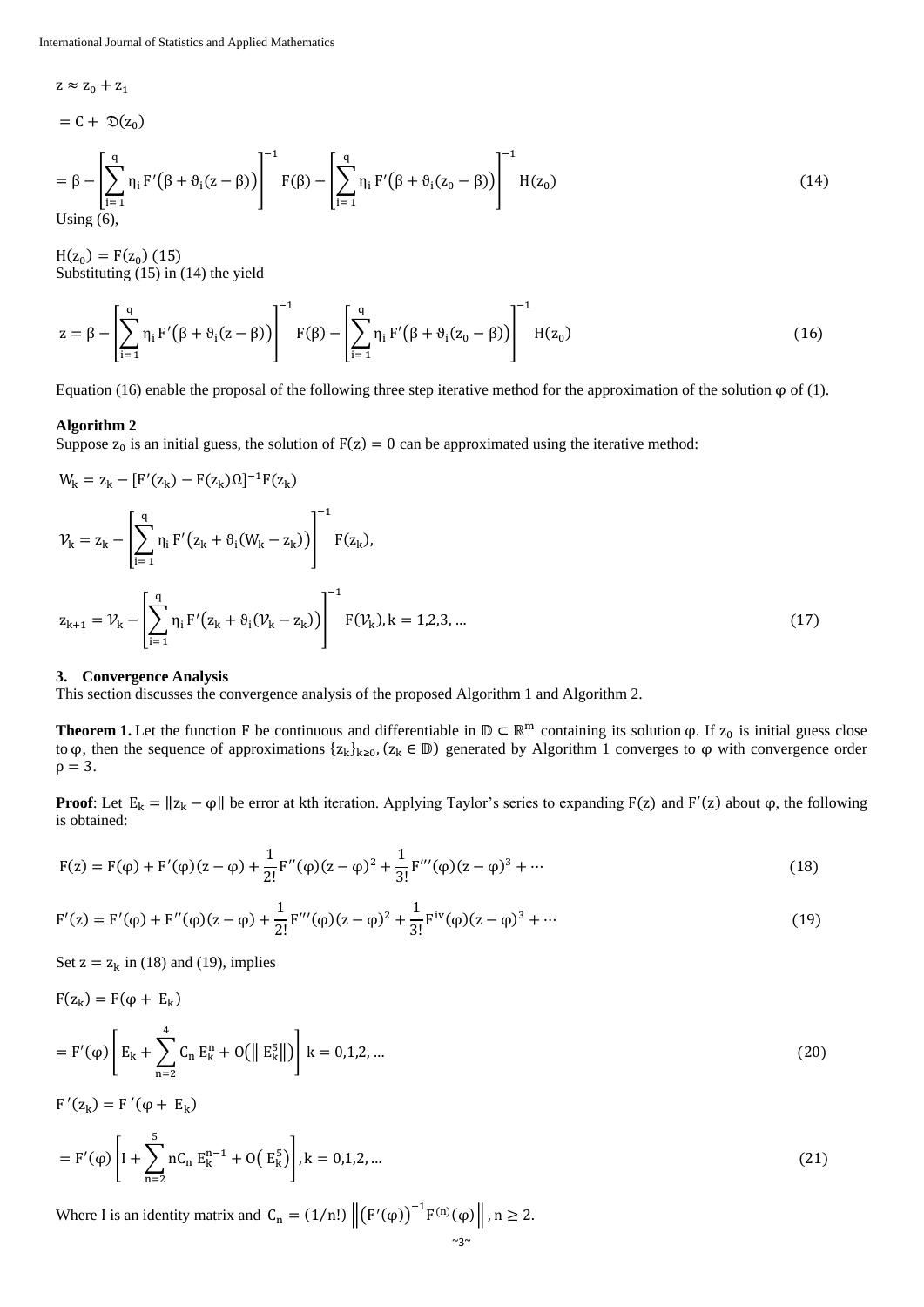Multiplying (22) by equation (19), yield

$$
[F'(z_k) - F(z_k)\Omega]^{-1}F(z_k) = [E_k + (\Omega - C_2) E_k^2 + (2C_2^2 - 2C_3 - 2C_2\Omega + \Omega^2) E_k^3
$$
  
 
$$
+ (-4C_2^3 + 7C_2C_3 + 4C_4 - 3C_4 + 5C_2^2\Omega - 4C_3\Omega - 3C_2\Omega^2 + \Omega^3) E_k^4 + O(E_k^5)]
$$
 (23)

Substitute (23) in (13), yield

$$
W_{k} = \varphi + (\Omega - C_{2}) E_{k}^{2} + (-2C_{2}^{2} + 2C_{3} + 2C_{2}\Omega - \Omega^{2}) E_{k}^{3}
$$
  
 
$$
+ (4C_{2}^{3} - 7C_{2}C_{3} - 4C_{4} + 3C_{4} - 5C_{2}^{2}\Omega\Omega + 4C_{3}\Omega + 3C_{2}\Omega^{2} - \Omega^{3}) E_{k}^{4} + O(E_{k}^{5})
$$
(24)

Set  $z = W_k$  in equation (18) lead to obtaining the following:

$$
F(W_k) = F'(\varphi) \left[ (C_2 + \Omega) E_k^2 + (-2C_2^2 + 2C_3 + 2C_2\Omega - \Omega^2) E_k^3 + O(\| E_k^4 \|) \right]
$$
(25)

Similarly, set  $z = z_k + \vartheta_i(W_k - z_k)$  in equation (19), then

$$
\sum_{i=1}^{q} \eta_{i} F'(z_{k} + \vartheta_{i}(W_{k} - z_{k})) = F'(\varphi) \left[ I + 2C_{2} \left( \sum_{i=1}^{q} \eta_{i} (1 - \vartheta_{i}) \right) E_{k} + \left( \sum_{i=1}^{q} \eta_{i} (3C_{3}(\vartheta_{i} - 1)^{2}) + 2C_{2}(C_{2} - \Omega) \vartheta_{i} \right) E_{k}^{2} + \left( \sum_{i=1}^{q} \eta_{i} (4C_{4}(\vartheta_{i} - 1)^{3} + 2C_{2}(-2C_{2}^{2} + 2C_{3} + 2C_{2}\Omega - \Omega^{2})) \vartheta_{i} + 6C_{3}(C_{2} - \Omega)(1 - \vartheta_{i}) \right) E_{k}^{3} + \left( \sum_{i=1}^{q} \eta_{i} (2C_{2}(4C_{2}^{3} - 7C_{2}C_{3} + 3C_{4} - 5C_{2}^{2}\Omega + 4C_{3}\Omega + 3C_{2}\Omega^{2} - \Omega^{3}) \vartheta_{i} \right) + 12C_{4}(C_{2} - \Omega)(\vartheta_{i} - 1)^{2} \vartheta_{i} + 3C_{3}(2(-2C_{2}^{2} + 2C_{3} + 2C_{2}\Omega - \Omega^{2})(1 - \vartheta_{i})\vartheta_{i} + (C_{2} - \Omega)^{2}) \vartheta_{i} \right) E_{k}^{4} + O(E_{k}^{5}) \right]
$$
\n(26)

Using equations (20) and (26) in the second step of equation (13), the following is obtained:

$$
x_{k+1} = z_k - \left[ \sum_{i=1}^{q} \eta_i F'(z_k + \vartheta_i (W_k - z_k)) \right]^{-1} F(z_k)
$$
  
\n
$$
= \beta + \left( \sum_{i=1}^{q} \left( \eta_i^2 \left( -2C_2^2 + 2C_3 + (8C_2^2 - 6C_3 - 2C_2 \Omega) \vartheta_i + (-4C_2^2 + 3C_3) \vartheta_i^2 \right) \right) + \eta_1 \eta_2 \left( -4C_2^2 + 4C_3 + 3C_3 \vartheta_1^2 + (8C_2^2 - 6C_3 - 2C_2 \Omega) \vartheta_2 + 3C_3 \vartheta_2^2 + (8C_2^2 - 6C_3 - 2C_2 \vartheta_2) \right) \right) E_k^3
$$
  
\n
$$
+ O(E_k^4)
$$
\n(27)

Equation (27) implies that Algorithm 1 has convergence order  $\rho = 3$ 

**Theorem 1.** Let the function F be continuous and differentiable in  $\mathbb{D} \subset \mathbb{R}^m$  containing its solution  $\varphi$ . IF  $z_0$  is initial guess close to φ, then the sequence of approximations  $\{z_k\}_{k\geq 0}$ ,  $(z_k \in \mathbb{D})$  generated by Algorithm 2 converges to φ with convergence order  $\rho = 4.$ 

**Proof**. Set  $z_k = V_k$  in (18), where  $V_k$  is as in (27), then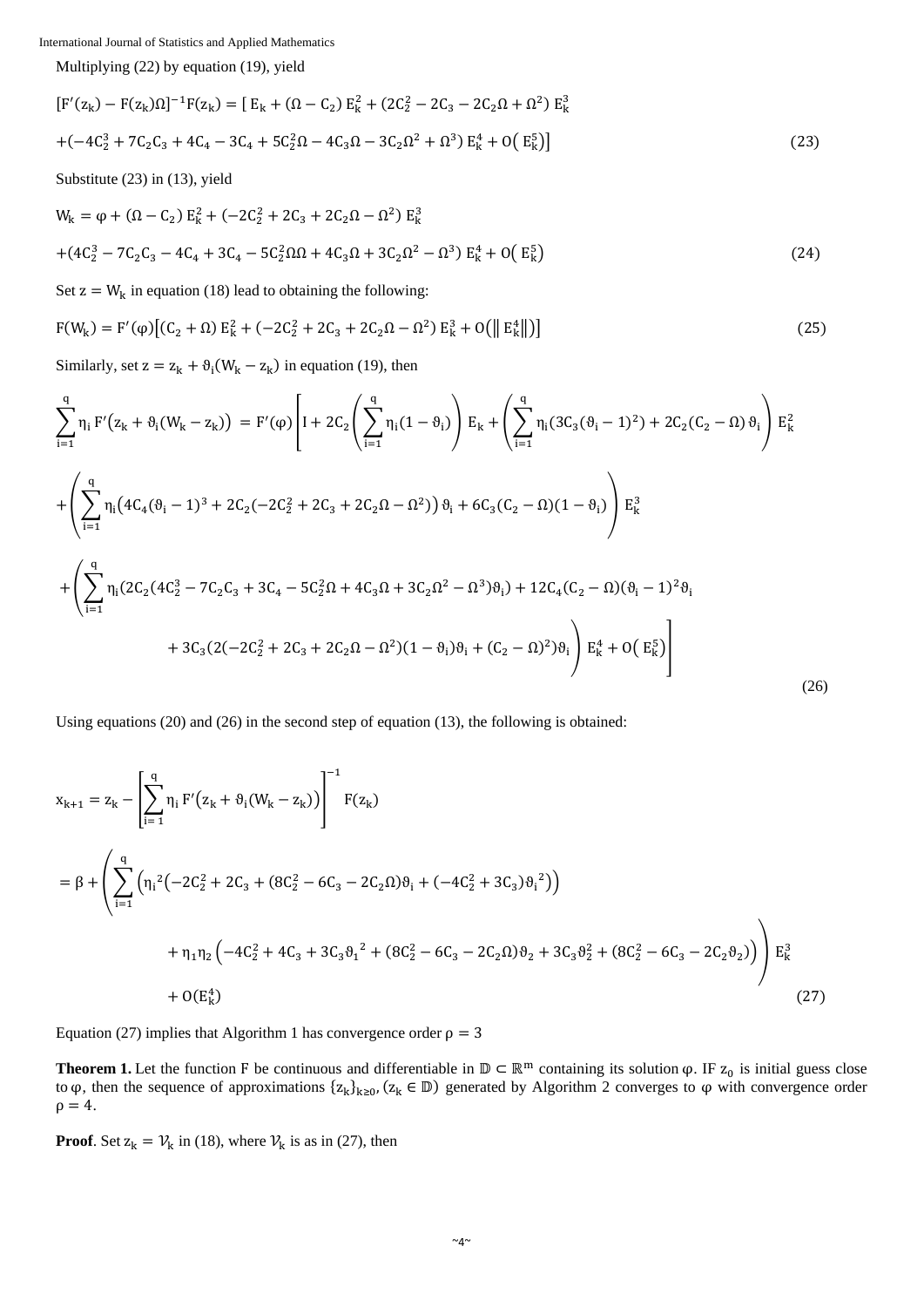$\mathsf{r}$  /

$$
F(\mathcal{V}_{k}) = F(\beta)^{-1} \left[ \left( \sum_{i=1}^{q} \left( \eta_{i}^{2} \left( -2C_{2}^{2} + 2C_{3} + (8C_{2}^{2} - 6C_{3} - 2C_{2}\Omega)\vartheta_{i} + (-4C_{2}^{2} + 3C_{3})\vartheta_{i}^{2} \right) \right) + \eta_{1}\eta_{2} \left( -4C_{2}^{2} + 4C_{3} + 3C_{3}\vartheta_{1}^{2} + (8C_{2}^{2} - 6C_{3} - 2C_{2}\Omega)\vartheta_{2} + 3C_{3}\vartheta_{2}^{2} + (8C_{2}^{2} - 6C_{3} - 2C_{2}\vartheta_{2}) \right) \right) E_{k}^{3} + O(E_{k}^{4}) \right]
$$
\n(28)

Set  $z = z_k + \vartheta_i (\mathcal{V}_k - z_k)$  in equation (19) where  $\mathcal{V}_k$  equivalent to the relation in equation (27) then is,

$$
\left[\sum_{i=1}^{q} \eta_{i} F'(z_{k} + \vartheta_{i}(\nu_{k} - z_{k}))\right]^{-1} = F(\beta)^{-1} \left[ I + \left(2C_{2} \sum_{i=1}^{q} \eta_{i} (\vartheta_{i} - 1) \right) E_{k} + \left(4C_{2}^{2} \sum_{i=1}^{q} \eta_{i} (\vartheta_{i} - 1)^{2} \right) E_{k}^{2} + O(E_{k}^{3}) \right]
$$
(29)

By multiplying equation (29) by (28), the following relation is obtained.

$$
\left[\sum_{i=1}^{q} \eta_{i} F'(z_{k} + \vartheta_{i}(\nu_{k} - z_{k}))\right]^{-1} F(\nu_{k})
$$
\n
$$
= \left(2(-2C_{2}^{2} + 2C_{3} + 2C_{2}\Omega - \Omega^{2}) + 2C_{2}(C_{2} - \Omega)\sum_{i=1}^{q} \eta_{i} (\vartheta_{i} - 1)\right) E_{k}^{3} + O(E_{k}^{4})
$$
\n(30)

Substitute (30) in the third step of (17) yield

$$
z_{k+1} = \beta + (-2C_2^2 + 2C_3 + 2C_2\Omega - \Omega^2)(2C_2 - 1) + 2C_2(C_2 - \Omega)\left(\sum_{i=1}^q \eta_i\left(\vartheta_i - 1\right)\right)^2
$$

$$
\left(\sum_{i=1}^{q} \eta_i (\vartheta_i - 1)^2 + (4C_2^3 - 7C_2C_3 + 3C_4 - 5C_2^2\Omega + 4C_3\Omega + 3C_2\Omega^2 - \Omega^3 \right)
$$

$$
-\left( (5C_2^3 - 7C_2C_3 + 3C_4 - 7C_2^2\Omega + 4C_3\Omega + 4C_2\Omega^2 - \Omega^3) + 2C_2(-C_2^2 + 2C_3 + C_2\Omega - \Omega^2) \sum_{i=1}^{q} \eta_i (\vartheta_i - 1) \right)
$$

$$
+(C_2-\Omega)\left(4C_2^2\sum_{i=1}^q\eta_i\,(\vartheta_i-1)^2-\left(\sum_{i=1}^q\eta_i\,(3C_3(\vartheta_i-1)^2+2C_2(C_2-\Omega)\vartheta_i)\right)\right)\right)\mathbb{E}^4_k
$$

 $+0(E_k^5)(31)$ 

Therefore, Algorithm 2 is of convergence order  $\rho = 4 \blacksquare$ 

# **4. Particular forms of the proposed methods**

In this section, some concrete form of Algorithm 1 and Algorithm 2 are presented. The methods are proposed by assigning values to the parameters  $\eta_i$  and  $\theta_i$  satisfying the conditions given in (3) and (4). It is important to note that with same values of  $\eta_i$  and  $\theta_i$ , corresponding Frontini and Sormani (2004) <sup>[5]</sup> methods are obtained. The difference between the methods proposed herein and Frontini and Sormani (2004)<sup>[5]</sup> is the infused perturbation term to the Jacobian of the predictor function.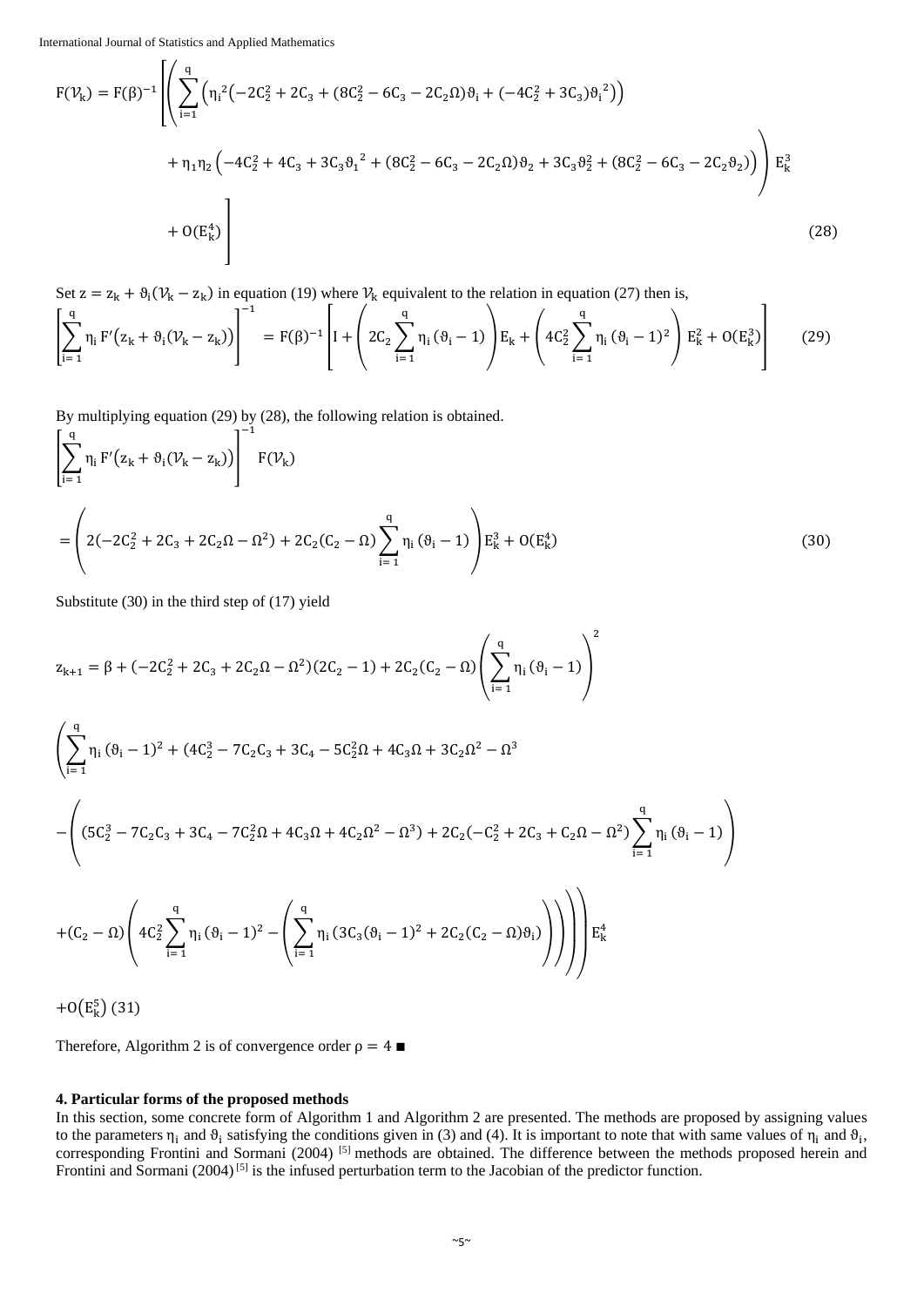# **4.1 Particular forms of Algorithm 1**

When  $q = 1, \eta_1 = 1, \vartheta_1 = \frac{1}{2}$  $\frac{1}{2}$ , in Algorithm 1 the following iterative method for approximating the solution  $\varphi$  of F(z) = 0 is proposed.

**Algorithm 3.** Suppose  $z_0$  is an initial guess, the solution of  $F(z) = 0$  can be approximated using the iterative method:

$$
W_{k} = z_{k} - [F'(z_{k}) - F(z_{k})\Omega]^{-1}F(z_{k})
$$
  

$$
z_{k+1} = W_{k} - \left[F'\left(\frac{z_{k} + W_{k}}{2}\right)\right]^{-1}F(z_{k}), k = 0, 1, 2, ...
$$
 (32)

Algorith 3 is a proposed modified Frontini and Sormani (2004)<sup>[5]</sup> iterative method for approximating the solution  $\varphi$  of (1) with convergence order  $\rho = 3$  and error equation satisfying

$$
E_{k+1} = \left(C_2^2 + \frac{C_3}{4} - C_2 \Omega\right) E_k^3 + O(E_k^4)
$$
\n(33)

When  $q = 2, \eta_1 = \frac{1}{4}$  $\frac{1}{4}$ ,  $\eta_2 = \frac{3}{4}$  $\frac{3}{4}$ ,  $\vartheta_1 = 0$ ,  $\vartheta_2 = \frac{2}{3}$  $\frac{2}{3}$ , in Algorithm 1 the following iterative method for approximating the solution φ of (1) is proposed.

**Algorithm 4.** Suppose  $z_0$  is an initial guess, the solution of  $F(z) = 0$  can be approximated using the iterative method:

$$
W_{k} = z_{k} - [F'(z_{k}) - F(z_{k})\Omega]^{-1}F(z_{k})
$$
  
\n
$$
z_{k+1} = W_{k} - 4\left[F'(z_{k}) + 3F'\left(\frac{z_{k} + 2W_{k}}{3}\right)\right]^{-1}F(z_{k}), k = 0, 1, 2, ...
$$
\n(34)

The error equation of Algorithm 4 is

$$
E_{k+1} = C_2(C_2 - \Omega) E_k^3 + O(E_k^4)
$$
\n(35)

# **4.2 Particular forms of Algorithm 2**

for  $q = 1, \eta_1 = 1, \vartheta_1 = \frac{1}{2}$  $\frac{1}{2}$ , in Algorithm 2, enable the proposal of the following iterative method for approximating the solution  $\varphi$ of  $F(z) = 0$ .

**Algorithm 5.** Suppose  $z_0$  is an initial guess, the solution of  $F(z) = 0$  can be approximated using the iterative method:

$$
W_{k} = z_{k} - [F'(z_{k}) - F(z_{k})\Omega]^{-1}F(z_{k})
$$
  
\n
$$
u_{k} = W_{k} - \left[F'\left(\frac{z_{k} + W_{k}}{2}\right)\right]^{-1} F(z_{k}),
$$
  
\n
$$
z_{k+1} = u_{k} - \left[F'\left(\frac{z_{k} + u_{k}}{2}\right)\right]^{-1} F(u_{k}), k = 0, 1, 2, ...
$$
\n(37)

**Algorithm 5** is a proposed three step iterative method for approximating the solution  $\varphi$  of (1) with convergence order  $\rho = 4$  and error equation satisfying

$$
E_{k+1} = C_2^2 (C_2 - \Omega) E_k^4 + O(E_k^5)
$$
\n(38)

When  $q = 2, \eta_1 = \frac{1}{4}$  $\frac{1}{4}$ ,  $\eta_2 = \frac{3}{4}$  $\frac{3}{4}$ ,  $\vartheta_1 = 0$ ,  $\vartheta_2 = \frac{2}{3}$  $\frac{2}{3}$ , in Algorithm 2 the following iterative method for approximating the solution  $\varphi$  of (1) is proposed.

**Algorithm 6.** Suppose  $z_0$  is an initial guess, the solution of  $F(z) = 0$  can be approximated using the iterative method:

$$
W_{k} = z_{k} - [F'(z_{k}) - F(z_{k})\Omega]^{-1}F(z_{k})
$$
  
\n
$$
\mathcal{U}_{k} = W_{k} - 4\left[F'(z_{k}) + 3F'\left(\frac{z_{k} + 2W_{k}}{3}\right)\right]^{-1}F(z_{k}),
$$
  
\n
$$
z_{k+1} = \mathcal{U}_{k} - 4\left[F'(z_{k}) + 3F'\left(\frac{z_{k} + 2U_{k}}{3}\right)\right]^{-1}F(\mathcal{U}_{k}), k = 0, 1, 2, ...
$$
\n(39)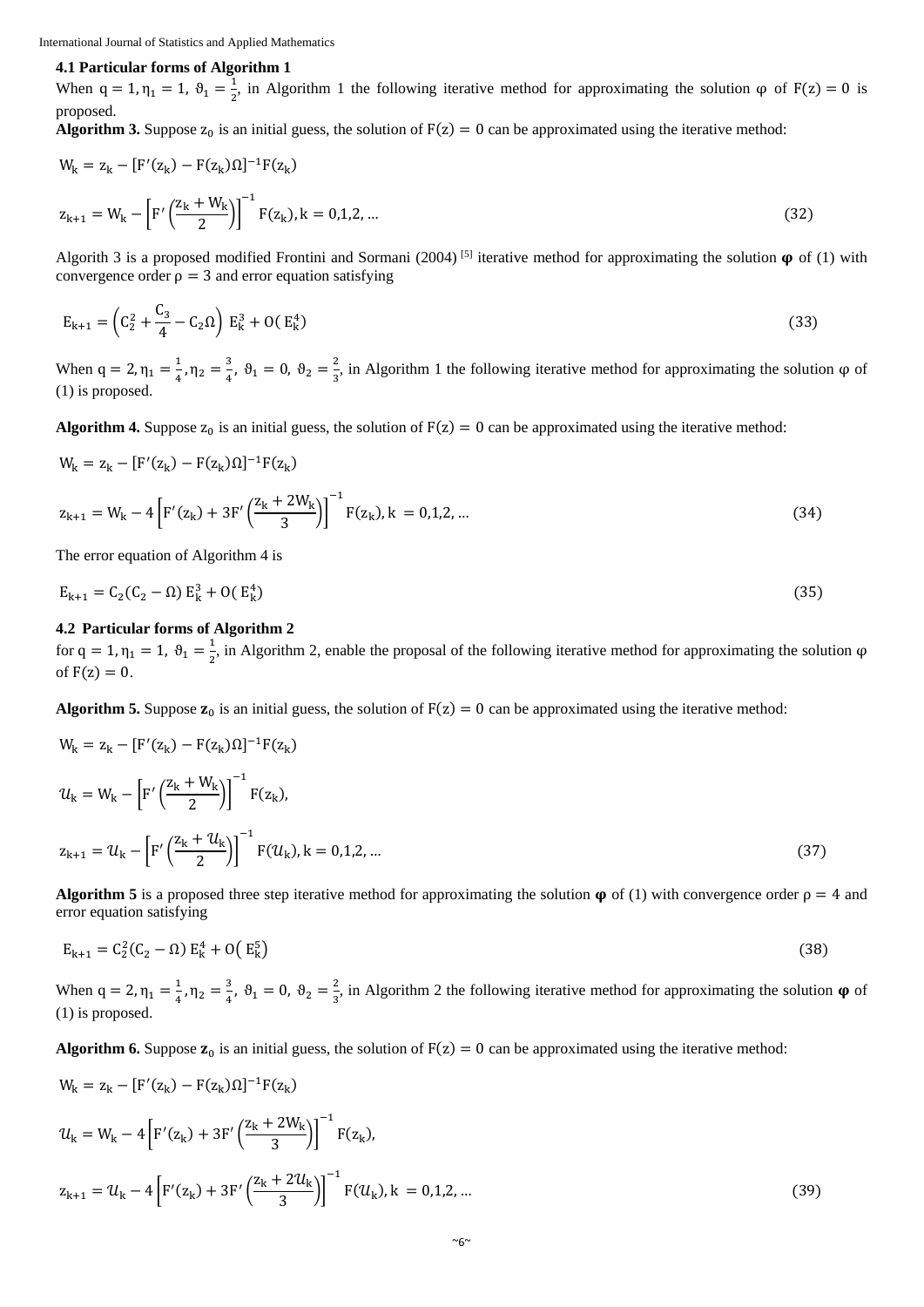**Algorithm 6** is a proposed iterative method for approximating the solution  $\varphi$  of (1) with convergence order  $\rho = 3$  and error equation satisfying

 $E_{k+1} = C_2^2(C_2 - \Omega) E_k^4 + O(E_k^5)$  (40)

# **Remark**

For efficiency and better convergence in implementation of Algorithm 3-6, the elements  $\Omega_i$  of  $\Omega$  are subjectively chosen such that the magnitudes of  $\Omega_i$  is less 1.

# **5. Numerical Experimentation**

This section discusses numerical results obtained From the implementation of the proposed iterative methods (Algorithm 3  $(A_3^3)$ , Algorithm 4 ( $A_4^3$ ), Algorithm 5 ( $A_5^4$ ) and Algorithm 6 ( $A_6^4$ )) on some standard numerical problems. The performance of the proposed methods are compared with their corresponding method in Frontini and Sormani (2003) [5]. PYTHON 2.9 software was used for all computational programs with 25 digits and  $||F(z_{k+1})|| < 10^{-15}$  as stopping criteria. Intel Celeron(R) CPU 1.6 GHz with 2 GB of RAM processor is used to execute all programs

**Problem 1** (Noor and Waseem, 2009)<sup>[7]</sup>. Consider the SNLE given as:

$$
z_1^2 - 2z_1 - z_2 + 0.5 = 0
$$
  

$$
z_1^2 + 4z_2^2 - 4 = 0
$$

with the domain  $\mathbb{D} = (-1.5, 3.5) \times (-1.5, 3.5)$ . The Jacobian matriz of the problem is

$$
F'(z) = \begin{bmatrix} 2z_1 - 2 & -1 \\ 2z_1 & 8z_2 \end{bmatrix}
$$

The solutions of Problem 1 at  $\mathbf{z}_0 = (0.6, 0.12)^T$  in  $\mathbb{D}$  approximated up to 25 digits is:

 $\varphi = (-0.2222145550506706125301539, 0.9938084185799846105696574)^T$ 

It is shown that the Newton method diverged in approximating the solution of the SNLE in Problem 1 using  $z_0 = (0.6, 0.12)^T$  as starting point, Noor and Waseem (2009) [7]. In the work of Noor and Waseem (2009) [7], it was shown using some practical examples that predictor-corrector technique can be useful when a one-step iterative method fails to approximate the solution of a SNLE. However the methods in Frontini and Sormarni (2004) are predictor-corrector methods and they performed poorly in solving Problem 1. The numerical results obtained by each method on Problem 4.7 is given in Table 4.10.

| <b>Methods</b> | $\mathbf{\Omega}$                                      | <b>NIT</b>              | <b>CPU Time</b> | $  z_{k+1} - z_k  _{\infty}$ | $\ \mathbf{F}(\mathbf{z}_k)\ _{\infty}$ | $\rho_{\rm coc}$ |  |
|----------------|--------------------------------------------------------|-------------------------|-----------------|------------------------------|-----------------------------------------|------------------|--|
| $N_1^3$        |                                                        | 22                      | 0.374           | 8.3677E-06                   | 1.5000E-08                              | 1.8597           |  |
| $A_3^3$        | $\Omega_1 =$<br>$\frac{\ }{2}$ , $\Omega_2 =$          | 5                       | 0.134           | 1.3788E-05                   | 1.1767E-15                              | 3.5508           |  |
| $N_2^3$        |                                                        | 22                      | 0.404           | 8.3677E-06                   | 1.5000E-08                              | 1.8597           |  |
| $A_4^3$        | $\Omega_1 = \frac{1}{10}$ , $\Omega_2 =$               | 5                       | 0.144           | 1.3788E-05                   | 1.1766E-15                              | 3.5508           |  |
| $N_3^4$        |                                                        | <b>Fail to converge</b> |                 |                              |                                         |                  |  |
| $A_5^4$        | $\mathbf{\Omega}_1 =$<br>$\frac{\ }{2}$ , $\Omega_2 =$ | 6                       | 0.217           | 2.8270E-02                   | 7.5959E-04                              | 3.9119           |  |
| $N_4^4$        |                                                        | <b>Fail to converge</b> |                 |                              |                                         |                  |  |
| $A_6^4$        | $\mathbf{\Omega}_1$<br>, $\mathbf{\Omega}_2 =$         | 6                       | 0.238           | 7.5959E-04                   | 7.5959E-04                              | 3.9119           |  |

**Table 1:** Problem 1 computational results

Observe that in Table 1, the methods ( $N_1^3$  and  $N_2^3$ ) converged very slowly while  $N_3^3$  and  $N_4^3$  fail to converge. On the other hand, the proposed methods  $(A_3^3, A_4^3, A_5^4,$  and  $A_6^4$ ) converged within few iterations.

Problem 2 (Haijun, 2009)<sup>[6]</sup>. Consider the SNLE:

$$
e^{z_1} - z_2 - 2 = 0
$$

 $cos(z_1) - z_1 + z_2 - 1 = 0$ 

The SNLE in Problem 4.8 has a solution as approximated up to 25 significant figures is  $\varphi = (1.478488896007052054298454, 2.3863124961156865985767321)^T$ and lies in  $\mathbb{D} = (0, 2) \times (-2, 2)$ . The Jacobian of the problem is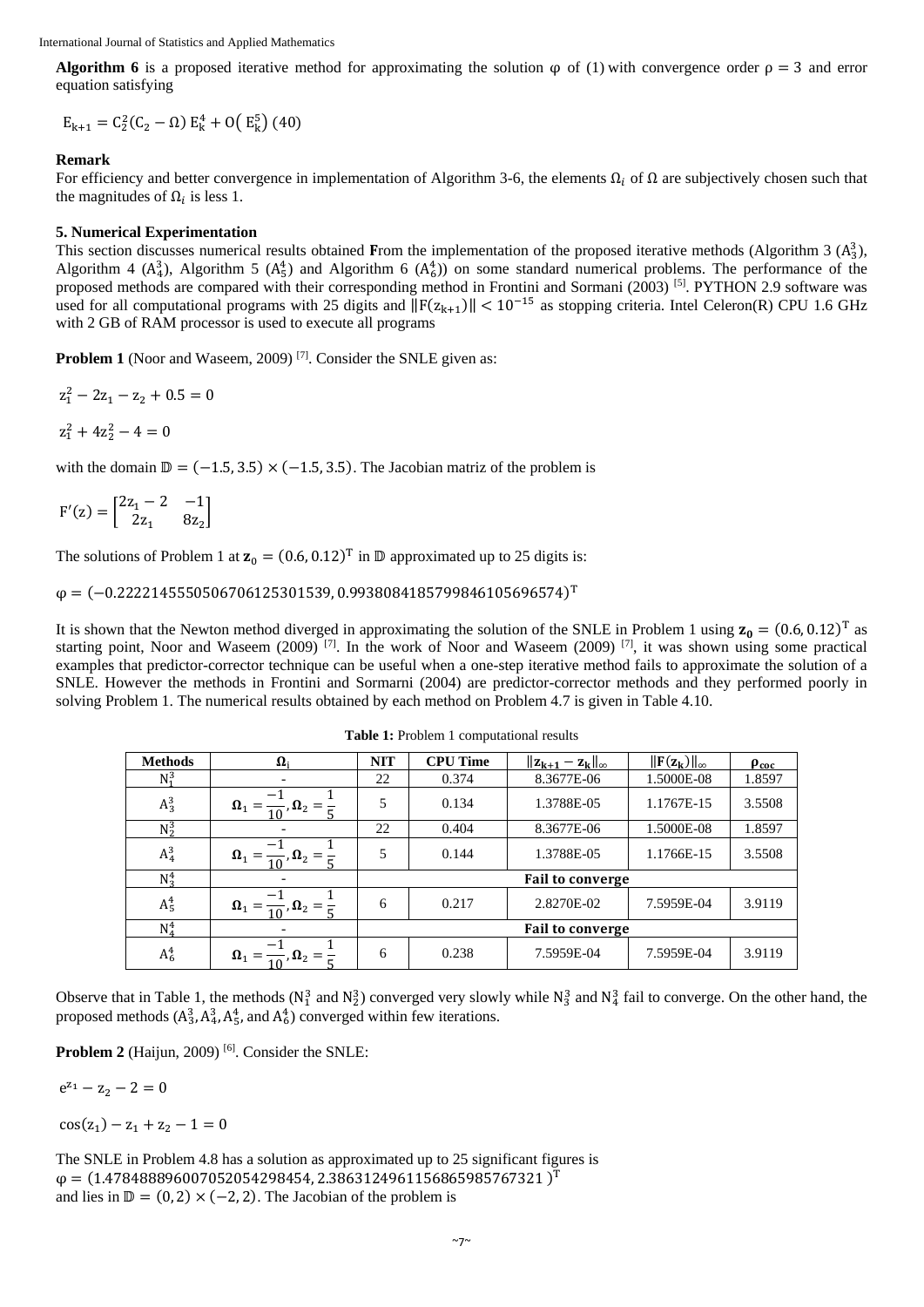$$
F'(z) = \begin{bmatrix} e^{z_1} & -1 \\ -\sin(z_1) - 1 & 1 \end{bmatrix}
$$

for  $z_0 = (0, 0.5)^T$ , the computational results are presented in Table 2.

| <b>Methods</b> | $\mathbf{\Omega}_{i}$                                  | <b>NIT</b>                            | <b>CPU Time</b> | $  \mathbf{z}_{k+1} - \mathbf{z}_k  _{\infty}$ | $\ \mathbf{F}(\mathbf{X}_k)\ _{\infty}$ | $\rho_{\rm coc}$ |  |  |
|----------------|--------------------------------------------------------|---------------------------------------|-----------------|------------------------------------------------|-----------------------------------------|------------------|--|--|
| $N_1^3$        |                                                        | Fail due to singular Jacobian $F'(z)$ |                 |                                                |                                         |                  |  |  |
| $A_3^3$        | $\Omega_1 = \frac{1}{2}$ , $\Omega_2 =$                | 5                                     | 0.137           | 4.8182E-03                                     | 1.1088E-08                              | 3.4229           |  |  |
| $N_2^3$        |                                                        | Fail due to singular Jacobian $F'(z)$ |                 |                                                |                                         |                  |  |  |
| $A_4^3$        | $\mathbf{\Omega}_1 = \frac{1}{2}, \mathbf{\Omega}_2 =$ | 4                                     | 0.120           | 6.3647E-04                                     | 2.2043E-11                              | 3.3786           |  |  |
| $N_3^4$        |                                                        | Fail due to singular Jacobian $F'(z)$ |                 |                                                |                                         |                  |  |  |
| $A_5^4$        | $\mathbf{\Omega}_1 = \frac{1}{2}, \mathbf{\Omega}_2 =$ | 3                                     | 0.118           | 29506E-03                                      | 5.4442E-12                              | 4.8020           |  |  |
| $N_4^4$        |                                                        | Fail due to singular Jacobian $F'(z)$ |                 |                                                |                                         |                  |  |  |
| $A_6^4$        | $\Omega_1 = \frac{1}{2}$ , $\Omega_2 =$                | 6                                     | 0.228           | 4.7291E-03                                     | 1.8013E-11                              | 4.7658           |  |  |

**Table 2:** Problem 2 computational results

From Table 4.12, the methods  $N_1^3$ ,  $N_2^3$ ,  $N_3^4$  and  $N_4^4$  fail due to singular Jacobian F'(z) of the SNLE, while the proposed modified form converges to the solution of the SNLE in Problem 2 using few number of iterations.

**Problem 3** (Haijun, 2009) <sup>[6]</sup>. Define  $F(z) = 0$  such that

$$
F(z) = \begin{bmatrix} z_1^2 + 3\log(z_1) - z_2^2\\ 2z_1^2 - z_1z_2 - 5z_1 + 1 \end{bmatrix}
$$

The Jacobian matriz of the SNLE is

$$
F'(z) = \begin{bmatrix} 2z_1 + \frac{3}{z_1} & -z_2 \\ 4z_1 - z_2 - 5 & -z_1 \end{bmatrix}
$$

The solution of the above SNLE in  $\mathbb{D} = (0, 2) \times (2, 3)$  approximated up to 25 digits is:

 $\varphi = (1.478488896007052054298454, 2.3863124961156865985767321)^T$ 

If  $det(F'(z)) = 0$  for a vector z, then Jacobian F'(z) is singular. Using  $z_0 = (0.5495, -1)^T$  the Jacobian  $F'(z_0) =$ 9.95000000001177E - 005. This implies that the Jacobian  $F'(z)$  is almost or approximately singular at  $z_0$ . In Table 3, the performance of the proposed methods are compared.

| <b>Methods</b>     | $\boldsymbol{\Omega}_i$                   | <b>NIT</b>     | <b>CPU Time</b> | $  z_{k+1} - z_k  _{\infty}$ | $  F(z_k)  _{\infty}$ | $\rho_{coc}$ |  |  |
|--------------------|-------------------------------------------|----------------|-----------------|------------------------------|-----------------------|--------------|--|--|
| $N_1^3$            |                                           | 16             | 0.385           | 2.9232E-02                   | 8.0557E-06            | 4.4016       |  |  |
| $A_3^3$            | $\Omega_1 =$<br>, $\mathbf{\Omega}_2 =$   | 6              | 0.174           | 4.5912E-05                   | 7.0191E-14            | 3.3505       |  |  |
| $\overline{N_2^3}$ |                                           | Fail           |                 |                              |                       |              |  |  |
| $A_4^3$            | $\Omega_1 =$<br>$\bm{\Omega}_2$           | 7              | 0.216           | 3.2102E-05                   | 2.2239E-07            | 3.4182       |  |  |
| $N_3^4$            |                                           | Fail           |                 |                              |                       |              |  |  |
| $A_5^4$            | $\Omega_1 =$<br>, , $\mathbf{\Omega}_2 =$ | 3              | 0.127           | 2.0782E-02                   | 1.7693E-08            | 6.7072       |  |  |
| $N_4^4$            |                                           | Fail           |                 |                              |                       |              |  |  |
| $A_6^4$            | $\Omega_1 = \frac{1}{0}, \Omega_2 =$      | $\overline{2}$ | 0.109           | 2.5671E-01                   | 5.7077E-04            | 25.8912      |  |  |

**Table 3:** Problem 3 computational results

The computational results in Table 3 shows that the methods

 $N_2^3$ ,  $N_3^3$ , and  $N_4^4$  breakdown or fail to approximate the solution of of Problem 3 because the Jacobian  $F'(z)$  is almost singular at iteration point. While the  $N_1^3$  required 16 number of iterations to achieve convergence. On the other hand, the proposed methods  $A_3^3$ ,  $A_4^3$ ,  $A_5^4$  and  $A_6^4$  does not fail to converge but converged to the solution using few iterations.

# **6. Conclusion**

In this paper, we have suggested a modified Frontini and Sormarni method for approximation of systems of nonlinear equation solution. The proposed methods are developed via decomposition technique. From the numerical computational results, the proposed methods are able to approximate the solution of systems of nonlinear equation with singular Jacobian.